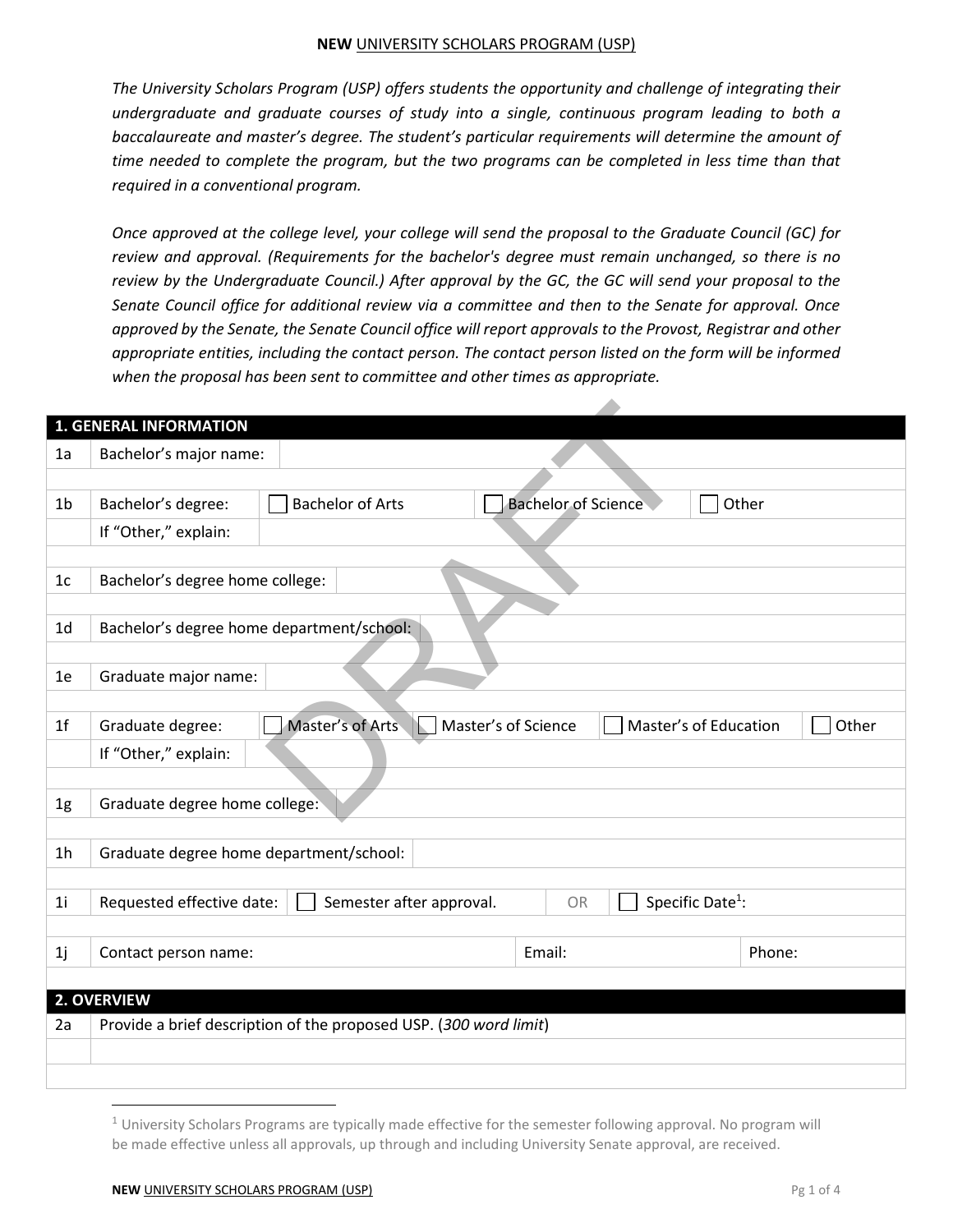## **NEW** UNIVERSITY SCHOLARS PROGRAM (USP)

| 2 <sub>b</sub>                                                                      |                                                                                                                  | Explain the need (e.g. market demand). (300 word limit)                                                         |     |                   |  |  |  |
|-------------------------------------------------------------------------------------|------------------------------------------------------------------------------------------------------------------|-----------------------------------------------------------------------------------------------------------------|-----|-------------------|--|--|--|
|                                                                                     |                                                                                                                  |                                                                                                                 |     |                   |  |  |  |
|                                                                                     |                                                                                                                  |                                                                                                                 |     |                   |  |  |  |
| 2c                                                                                  |                                                                                                                  | Describe the target audience. (150 word limit)                                                                  |     |                   |  |  |  |
|                                                                                     |                                                                                                                  |                                                                                                                 |     |                   |  |  |  |
|                                                                                     |                                                                                                                  |                                                                                                                 |     |                   |  |  |  |
|                                                                                     |                                                                                                                  | <b>3. Basic Requirements</b>                                                                                    |     |                   |  |  |  |
| 3a                                                                                  |                                                                                                                  | Check to confirm that the USP is open to undergraduates with senior standing who have completed at least 90     |     |                   |  |  |  |
|                                                                                     |                                                                                                                  | hours of course work.                                                                                           |     |                   |  |  |  |
|                                                                                     |                                                                                                                  |                                                                                                                 |     |                   |  |  |  |
| 3b                                                                                  |                                                                                                                  | Undergraduates must have satisfied all UK Core requirements prior to applying.                                  | Yes | No                |  |  |  |
|                                                                                     |                                                                                                                  | If "No," explain. (150 word limit)                                                                              |     |                   |  |  |  |
|                                                                                     |                                                                                                                  |                                                                                                                 |     |                   |  |  |  |
|                                                                                     |                                                                                                                  |                                                                                                                 |     |                   |  |  |  |
| 3c                                                                                  |                                                                                                                  | Application to the USP is at the end of the student's junior year.                                              | Yes | No                |  |  |  |
|                                                                                     |                                                                                                                  | If "No," explain. (150 word limit)                                                                              |     |                   |  |  |  |
|                                                                                     |                                                                                                                  |                                                                                                                 |     |                   |  |  |  |
|                                                                                     |                                                                                                                  |                                                                                                                 |     |                   |  |  |  |
|                                                                                     |                                                                                                                  | For admission to the USP, the undergraduate GPA is greater than or equal to 3.5 in the                          |     |                   |  |  |  |
| 3d                                                                                  |                                                                                                                  | student's major (including cross-listed courses) and 3.2 overall.                                               | Yes | No                |  |  |  |
|                                                                                     |                                                                                                                  | If "No," explain. (150 word limit)                                                                              |     |                   |  |  |  |
|                                                                                     |                                                                                                                  |                                                                                                                 |     |                   |  |  |  |
|                                                                                     |                                                                                                                  |                                                                                                                 |     |                   |  |  |  |
|                                                                                     |                                                                                                                  | Check box to confirm that application to the program will follow the current procedures for application to the  |     |                   |  |  |  |
| 3e<br>Graduate School, subject to the conditions in questions 3a through 3d, above. |                                                                                                                  |                                                                                                                 |     |                   |  |  |  |
|                                                                                     |                                                                                                                  |                                                                                                                 |     |                   |  |  |  |
|                                                                                     |                                                                                                                  | Check box to confirm that the USP is designed so that students will not take more than 16 credit hours per      |     |                   |  |  |  |
| 3f                                                                                  |                                                                                                                  | semester. (Permission to exceed that number is subject to approval by the Director of Graduate Studies and Dean |     |                   |  |  |  |
|                                                                                     |                                                                                                                  | of the Graduate School.)                                                                                        |     |                   |  |  |  |
|                                                                                     |                                                                                                                  |                                                                                                                 |     |                   |  |  |  |
|                                                                                     |                                                                                                                  | 4. Specific Course Requirements                                                                                 |     |                   |  |  |  |
|                                                                                     |                                                                                                                  | Up to twelve (12) credit hours from the bachelor's degree may be used towards the graduate degree. How many     |     |                   |  |  |  |
| 4a                                                                                  |                                                                                                                  | credits from the undergraduate degree will count towards the graduate degree?                                   |     |                   |  |  |  |
|                                                                                     |                                                                                                                  |                                                                                                                 |     |                   |  |  |  |
|                                                                                     |                                                                                                                  |                                                                                                                 |     |                   |  |  |  |
|                                                                                     | List below the 400G- and 500-level courses in the bachelor's degree that will count towards the graduate degree. |                                                                                                                 |     |                   |  |  |  |
| 4b                                                                                  |                                                                                                                  | The student must be graded as a graduate student in the courses listed below for the course(s) to count towards |     |                   |  |  |  |
|                                                                                     |                                                                                                                  | the graduate degree.                                                                                            |     |                   |  |  |  |
| Prefix &                                                                            |                                                                                                                  |                                                                                                                 |     |                   |  |  |  |
| Number                                                                              |                                                                                                                  | <b>Course Title</b>                                                                                             |     | <b>Credit Hrs</b> |  |  |  |
|                                                                                     |                                                                                                                  |                                                                                                                 |     |                   |  |  |  |
|                                                                                     |                                                                                                                  |                                                                                                                 |     |                   |  |  |  |
|                                                                                     |                                                                                                                  |                                                                                                                 |     |                   |  |  |  |
|                                                                                     |                                                                                                                  |                                                                                                                 |     |                   |  |  |  |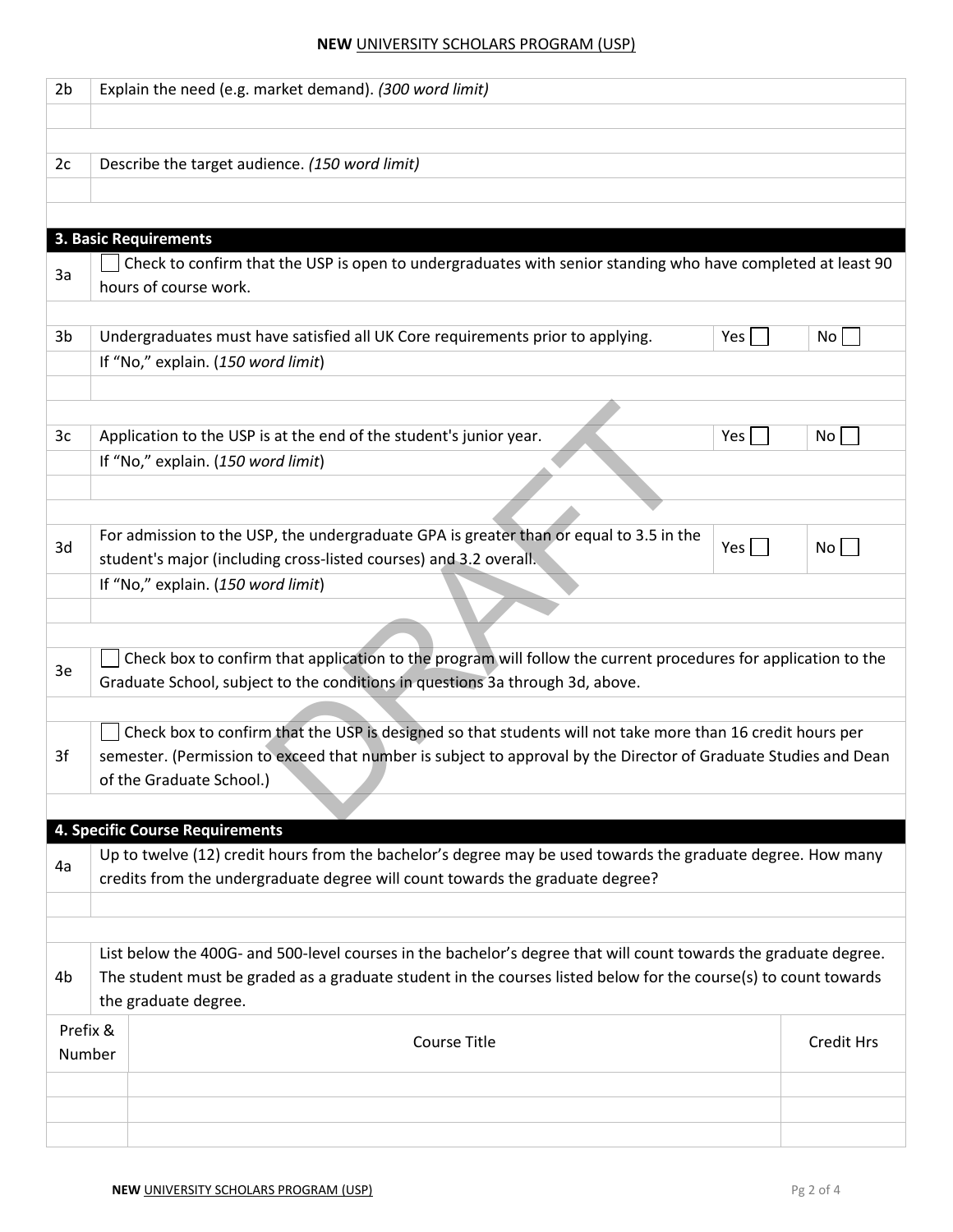|                         |          | TOTAL NUMBER OF CREDIT HOURS:                                                                                                                |                   |                          |           |
|-------------------------|----------|----------------------------------------------------------------------------------------------------------------------------------------------|-------------------|--------------------------|-----------|
|                         |          |                                                                                                                                              |                   |                          |           |
| 4a.                     | courses? | Does the USP involve prerequisite courses <sup>2</sup> or concurrent enrollment <sup>3</sup> in certain                                      |                   | Yes $\Box$               | $No \Box$ |
|                         |          | If "Yes," please list the courses below.                                                                                                     |                   |                          |           |
| Prefix &<br>Number      |          | <b>Course Title</b>                                                                                                                          | <b>Credit Hrs</b> | Course Type <sup>4</sup> |           |
|                         |          |                                                                                                                                              |                   | Select one               |           |
|                         |          |                                                                                                                                              |                   | Select one               |           |
|                         |          |                                                                                                                                              |                   | Select one               |           |
|                         |          |                                                                                                                                              |                   | Select one               |           |
|                         |          |                                                                                                                                              |                   | Select one               |           |
|                         |          |                                                                                                                                              |                   | Select one               |           |
|                         |          |                                                                                                                                              |                   | Select one               |           |
|                         |          |                                                                                                                                              |                   | Select one               |           |
|                         |          |                                                                                                                                              |                   | Select one               |           |
|                         |          |                                                                                                                                              |                   | Select one               |           |
|                         |          |                                                                                                                                              |                   |                          |           |
| 4b                      |          | Provide the Bulletin language for prerequisite or concurrent enrollment courses.                                                             |                   |                          |           |
|                         |          |                                                                                                                                              |                   |                          |           |
|                         |          |                                                                                                                                              |                   |                          |           |
|                         |          | 5. ADMINISTRATION AND ASSESSMENT                                                                                                             |                   |                          |           |
| 5a                      |          | Describe how the proposed USP will be administered, including admissions, student advising, retention, etc. (150<br>word limit)              |                   |                          |           |
|                         |          |                                                                                                                                              |                   |                          |           |
| 5b                      |          | Describe evaluation procedures for the proposed USP. Include how to determine whether the USP is a success or a<br>failure. (250 word limit) |                   |                          |           |
|                         |          |                                                                                                                                              |                   |                          |           |
|                         |          |                                                                                                                                              |                   |                          |           |
| <b>6. MISCELLANEOUS</b> |          |                                                                                                                                              |                   |                          |           |
| 6a                      |          | Is there anything else about the proposed USP that should be mentioned? (150 word limit)                                                     |                   |                          |           |
|                         |          |                                                                                                                                              |                   |                          |           |
|                         |          |                                                                                                                                              |                   |                          |           |
|                         |          | 7. APPROVALS/REVIEWS                                                                                                                         |                   |                          |           |
|                         |          | Document steps in the approval process below.                                                                                                |                   |                          |           |

 2 Prerequisite courses are completed prior to initiation of the USP, i.e. at the undergraduate level.

<sup>&</sup>lt;sup>3</sup> Concurrent enrollment courses are in progress, i.e. in which the student is be currently enrolled.

<sup>&</sup>lt;sup>4</sup> Use the drop-down list to indicate if the course is a prerequisite or may be taken currently.